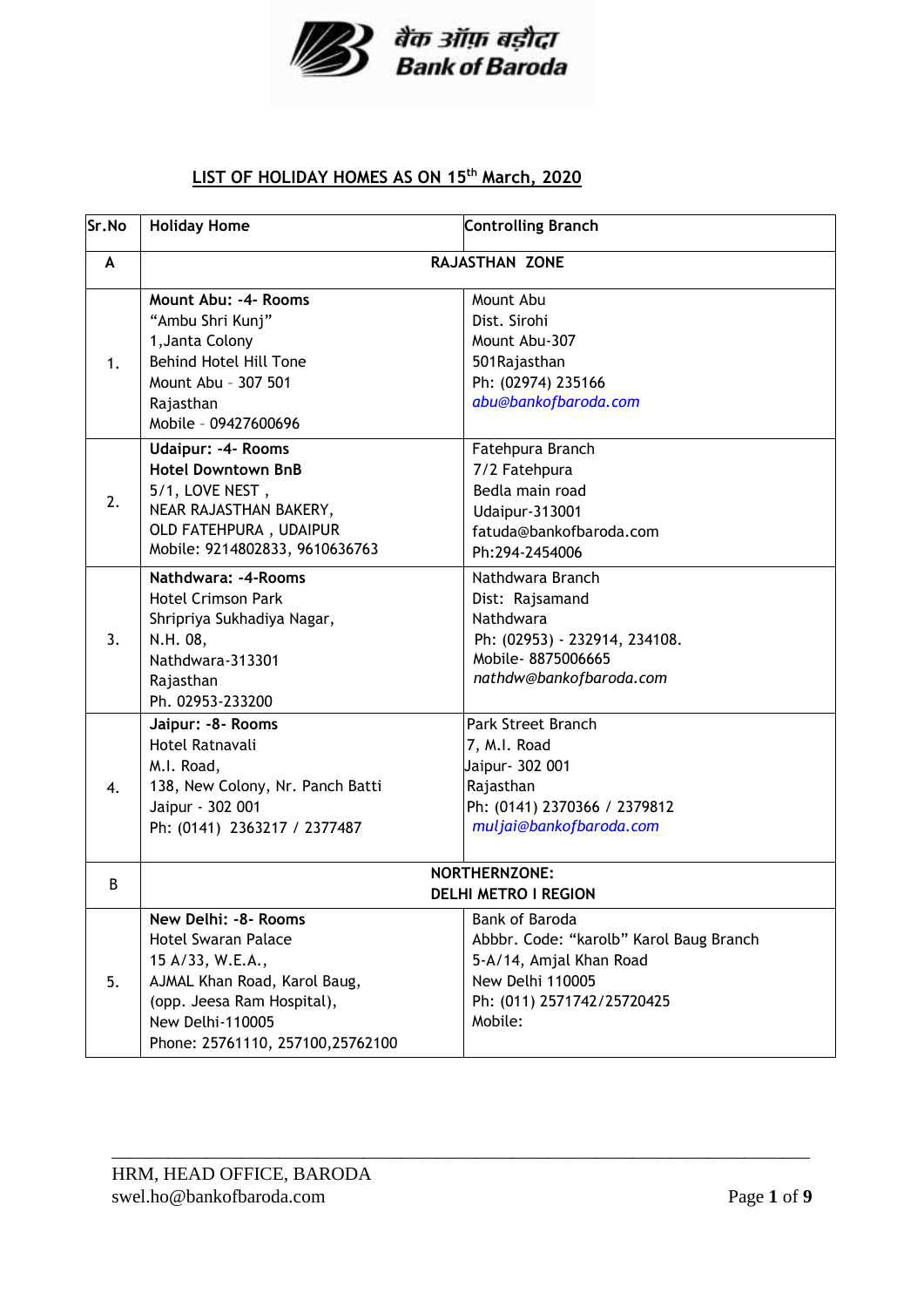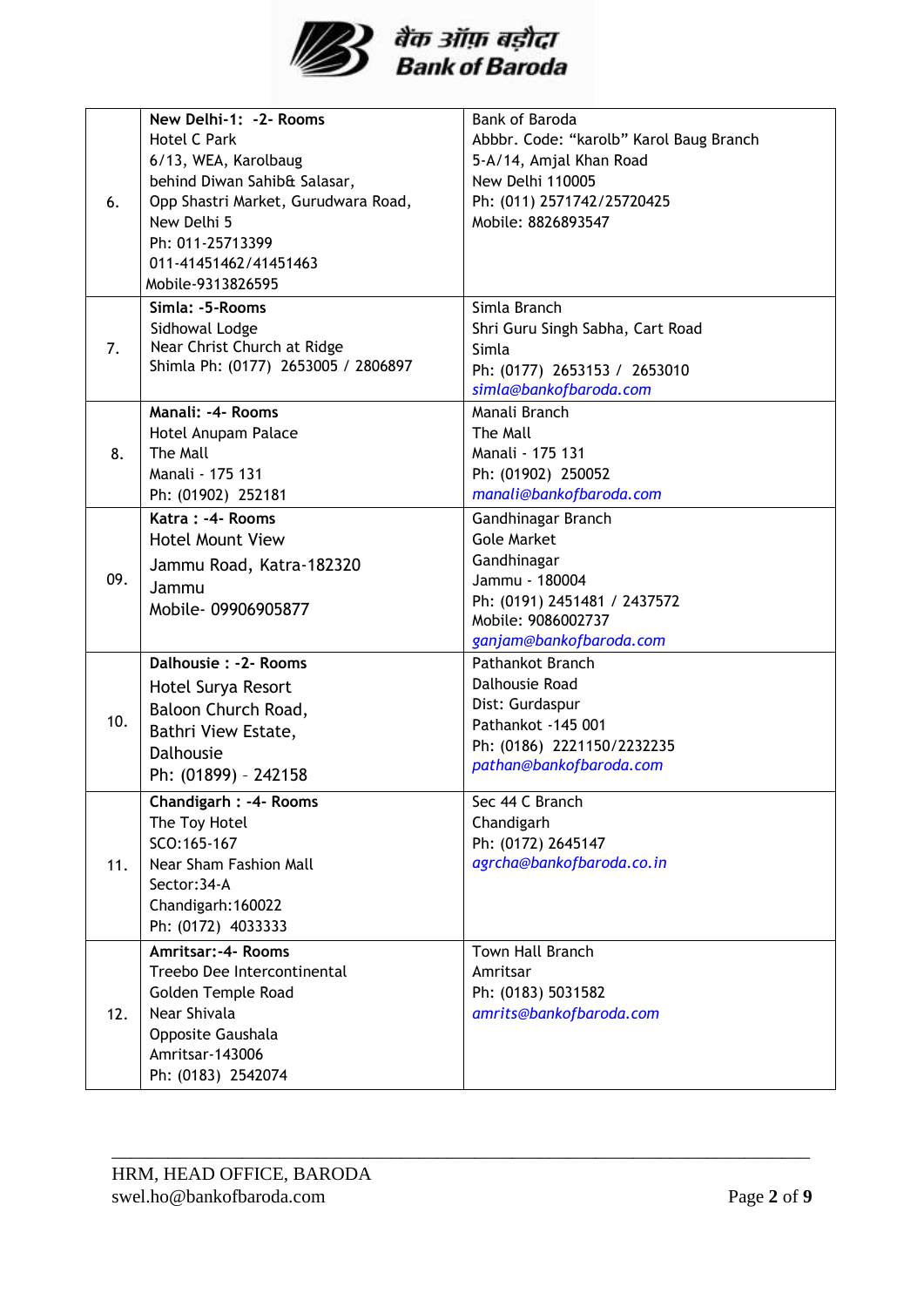

|     | Dharamshala: -4- Rooms                | Dharmshala Branch.                         |
|-----|---------------------------------------|--------------------------------------------|
|     | Hotel Pine Valley, Cantt. Road,       | Ph: 01892-223175                           |
| 13. | Dharamshala,                          | dhakan@bankofbaroda.com                    |
|     | Distt. - Kangra (H.P.)                |                                            |
|     | Ph: 01892-226853, 9218426853,         |                                            |
|     | 9736078910                            |                                            |
| C   |                                       | <b>BAREILLY ZONE</b>                       |
|     |                                       |                                            |
|     | Agra: -4- Rooms                       | Agra Main Branch                           |
|     | Hotel Love Kush,                      | 13, M.G. Road                              |
| 14. | opp Hotel ITC Mughal, 30/6/20-1       | Agra                                       |
|     | <b>Fatehabad Road</b>                 | Ph: (0562) 2461202 / 2251874               |
|     | Agra                                  | Mobile: 8477009332                         |
|     | Mobile: 9917475616                    | agra@bankofbaroda.com                      |
|     | Mathura: -4- Rooms                    | Kotwali Road                               |
|     | <b>Hotel Heera Celebration</b>        | Mathura-281 001                            |
| 15. | Opp. Kaila Devi Mandir                | Ph: (0565)2505969 / 2901183                |
|     | Junction Road, Sonkth Adda            | mathur@bankofbaroda.com                    |
|     | Mathura                               |                                            |
|     | Ph: (0565) 2406000/6543222            |                                            |
|     | Hardwar: -5- Rooms                    | Chandra Charya Chowk                       |
|     | Hotel Ganges Rivera                   | Ranipur                                    |
|     | Delhi Bypass Road                     | Hardwar-249407                             |
| 16. | Near Viswakarma Ghat, Kankhal         | Ph: (01334)-226041 hardwa@bankofbaroda.com |
|     | <b>Uttarkhand</b>                     |                                            |
|     | Ph: (01334) 241940,240943             |                                            |
|     | Mobile: +(91)-9358189261,9358189263   |                                            |
|     | <b>Mussoorie: -4-Rooms</b>            | Mussorie Branch                            |
|     | Hotel Hill Queen                      | <b>Pooranchad Estate</b>                   |
| 17. | Pp: Rope Ways, The Mall               | The Mall, Kulri                            |
|     | Mussoorie-248179                      | Mussoorie - 248 179                        |
|     | Ph: 0135-2832238                      | Ph: (0135) 2632356 / 2630670               |
|     | Mobile: 9412050171                    | mussoo@bankofbaroda.com                    |
|     | Nainital: -4-Rooms                    | Mallital                                   |
|     | Hotel Sashi, Nainital                 | Mall Road                                  |
| 18. | Naya Bazzar,                          | Nainital - 263 001                         |
|     | Tallital,                             | Ph: (05942) 236285 / 236841                |
|     | Di. Nainital                          | nainit@bankofbaroda.com                    |
|     | Ph: 05942-232512                      |                                            |
| D   |                                       | <b>LUCKNOW ZONE</b>                        |
|     | Lucknow: -4- Rooms                    | Regional Office, Lucknow                   |
| 19. | Hotel Silver-7                        | 2nd Floor, 23, Vibhutikhand                |
|     | Tcv-13/5-A, Vibhuti Kahand            | 226 Gomti Nagar,                           |
|     | Indira Gandhi Pratishthan, Gomtinagar | Lucknow                                    |
|     | Lucknow                               | Ph.: (0522) 6677656                        |
|     | Ph. (0522) 4060680                    | narhi@bankofbaroda.com                     |
|     | Mobile: 7388600927                    |                                            |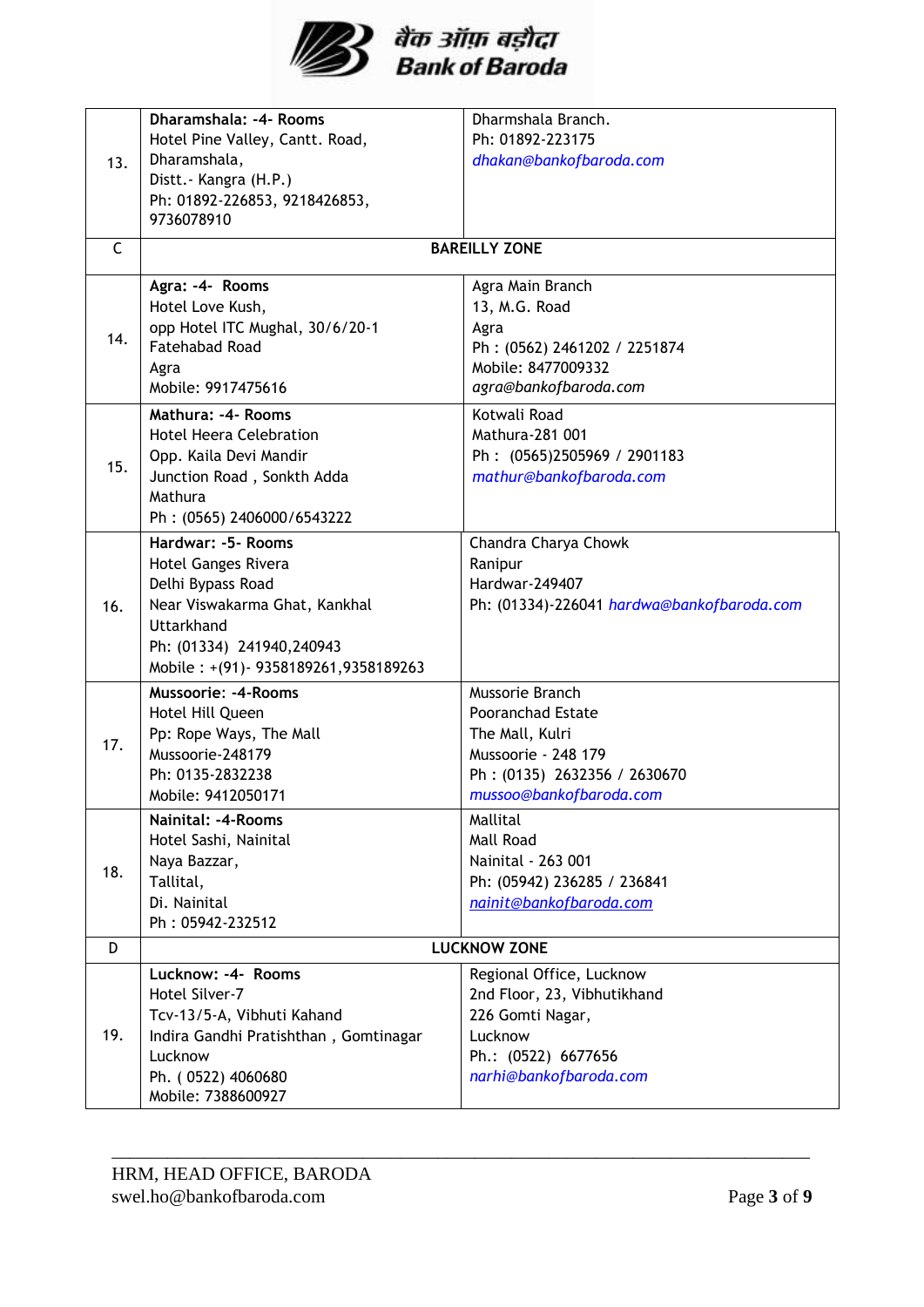

|     | Varanasi: -5- Rooms                       | Nadesar Branch                                    |
|-----|-------------------------------------------|---------------------------------------------------|
|     | Hotel Siddharth                           | Varanasi                                          |
| 20. | D/58/9 Sigara                             | Ph: (0542) 2361820                                |
|     | Varanasi                                  | Mobile: 9554959018                                |
|     | Ph: (0542) 2221961/2220861/2223301        | nadebs@bankofbaroda.com                           |
|     | Mobile: 9870334440                        |                                                   |
| E   |                                           | <b>CHENNAI ZONE</b>                               |
|     | Ooty: -4-Rooms                            | Coonoor Branch, P.B.No.22,                        |
|     | <b>RN Holidays</b>                        | 57, Grays Hill, Coonoor - 643 101.                |
|     | (A Unit Of Darshan Hotel, Ooty)           | Ph: (0423) 2231721,2231914                        |
| 21. | Near Hotel Darshan                        | Mobile: 9489205985                                |
|     | Near Lake Boat House                      | coonoo@bankofbaroda.com                           |
|     | Ooty-643001                               |                                                   |
|     | Tel No: 0423-2224550, 2443378, 2443807    |                                                   |
|     | Kanyakumari: -4- Rooms                    | Nagarcoil Branch, Ddj Centre,                     |
|     | Hotel Amuthum Residency                   | Opp: Vadasheri Bus Stand,                         |
| 22. | 6-158-6-23, Main Road,                    | Nagarcoil - 629 001                               |
|     | Kanyakumari-629702                        | Ph: (04652) 232445,                               |
|     | (04452) 247300, 247800, 248300            | Mobile: 9489205980                                |
|     |                                           | nagcoi@bankofbaroda.com                           |
|     |                                           |                                                   |
|     | Kodaikanal: -5- Rooms                     | Madurai Main Branch, Pb No. 142                   |
|     | C/O M/S. Sornam Apartments                | 5, East Avani Moola Street Madurai-625001         |
| 23. | Fern Hill Road, Opp: Hotel Tamilnadu,     | Ph:0452 2622938                                   |
|     | Kodaikanal 624 001                        | Mobile: 9489205923                                |
|     | Ph: (04542) 240562                        | madura@bankofbaroda.com                           |
|     | Chennai: -4- Rooms                        | ZO Southern Zone                                  |
|     | Bank Of Baroda Holiday Home               | Chennai - 600 018                                 |
| 24. | New No. 30/60, Old No. Home 60/1          | Ph: (044) 23454371, 23454305                      |
|     | Barkit Road , T. Nagar                    | mylapo@bankofbaroda.com                           |
|     | Chennai - 600 017                         |                                                   |
|     | Ph: (044) 23454349                        |                                                   |
|     | Munnar: -4- Rooms                         | Kothamanglam Branch,                              |
|     | Ayur County Resorts Ltd.                  | Poonoly Shopping Complex, A M Road, Kothamanglam- |
| 25. | Chinnakanal P.O. Munnar, Idukki District, | 686691                                            |
|     | Kerala                                    | Ph: (0485) 2860002                                |
|     | Pin-685618                                | Mobile: 9446899860                                |
|     | Ph: -484-2988101/2988102                  | kotman@bankofbaroda.com                           |
| F   | <b>BANGALORE ZONE</b>                     |                                                   |
| 26. | Bangalore: -8- Rooms                      | K.G. Road Branch P.O. Box No. 2 Prithvi           |
|     | Hotel Shree Adiga Residency               | Building, Kempa Gowda Road BANGALORE.             |
|     | NO:32, 1st Main Road                      | 560 009.                                          |
|     | Gandhi nagar, Bengalaru 560008            | Ph: (080) 22268106/107/108 -22259604              |
|     | Phone NO: 080-40434043                    | bangal@bankofbaroda.com                           |
|     | E mail: mails@adigaresidency.com          |                                                   |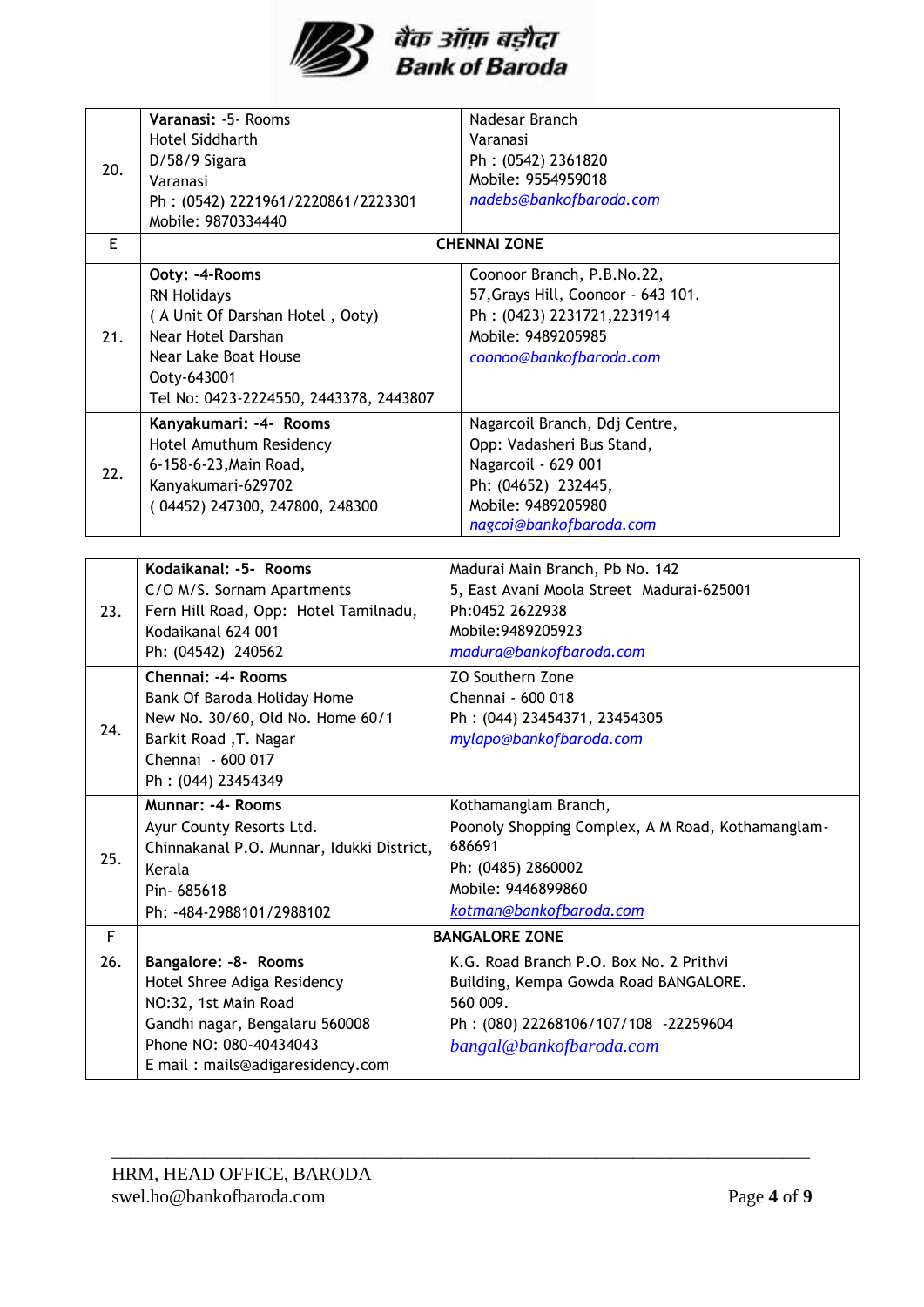

| 27. | Tirupati: -4- Rooms<br><b>Hotel Bhimas Paradise</b><br>33-37 Renigunta Road<br>Tirupati - 517501<br>Ph: (0877)-2237271 / 2237272                                                                | Tirupati Branch<br>15/3/481 B,<br>V. V. Mahal Road<br>Tirupati - 517501<br>Ph: 0877-2222242<br>tirupa@bankofbaroda.com                                              |  |  |
|-----|-------------------------------------------------------------------------------------------------------------------------------------------------------------------------------------------------|---------------------------------------------------------------------------------------------------------------------------------------------------------------------|--|--|
| 28. | Tirupati -1: -2- Rooms<br>Hotel Kalyan Residency<br>No. 177, Tata Nagar, Near Central Bus<br>Stand                                                                                              | Tirupati Branch<br>15/3/481 B,<br>V. V. Mahal Road<br>Tirupati - 517501<br>Ph: 0877-2222242<br>tirupa@bankofbaroda.com                                              |  |  |
| 29. | Hyderabad: -5- Rooms<br><b>Quality Inn Residency</b><br>Public Garden Road,<br>Hyderabad<br>Railway<br>Opp.<br>station,<br>Hyderabad,<br>Telangana-500001<br>Ph: 040-30616161, FAX 040-23204040 | Hyderabad Main Branch<br>4-1-377 Hanuman Tkdi<br>Abids-Hyderabad<br>Telangana-500001<br>Ph: (040)23465101/102/103/106<br>hydera@bankofbaroda.com                    |  |  |
| 30. | Mysore: - 2- AC Rooms<br>Ginger Hotel<br>Nazarbad Mohalla, Near Nazarbad Police<br>Station, Vasanth Mahal Road,<br>Mysuru-570010                                                                | Mysore Main Branch<br>765 old BA<br>Gandhi Square<br>Mysore<br>Ph: 0821-2521266/2441542<br>Mysore@bankofbaroda.com                                                  |  |  |
| G   |                                                                                                                                                                                                 | <b>PUNE ZONE</b>                                                                                                                                                    |  |  |
| 31. | Lonavala: -5- Rooms<br>Harnam Shree Housing Complex, Row<br>House No. 2, Tungarliward<br>Plot No. 11, Opp. Biji's Hill Retreat<br>Lonavala<br>Ph: (02114) 273861                                | Lonavala Branch, Prabhu Niwas<br>Nr.S.T. Bus Stand, Gawali Wada<br>Mumbai-Pune Highway<br>Lonavala - 410 401<br>Ph: (02114) 273726 / 272119 lonava@bankofbaroda.com |  |  |
| 32. | Mahabaleshswar: -3- Rooms<br><b>Hotel Shreyas</b><br>Opp: S.T. Bus Station<br>Mahabaleshwar - 412 806<br>(Dist: Satara) Maharashtra<br>Ph: (02168) - 260365, 260603                             | SATARA BRANCH<br>355/A, SHANIVAR PETH, SATARA<br>PH: 02162-234184<br>Mobile: 9923208942<br>satara@bankofbaroda.com                                                  |  |  |
| 33. | Mahabaleshswar-1 : -3- Rooms,<br>M/S Green Wood Tree Top Resort,<br>Panchgani-Mahabaleshwar Road,<br>Opp: Surya Resort,<br>Mahabaleshwar-412806                                                 | Regional Office Kolhapur<br>Plot No. A/1<br><b>Ground Floor</b><br>CTS NO. 2113/K/2<br>Kolhapur-416003                                                              |  |  |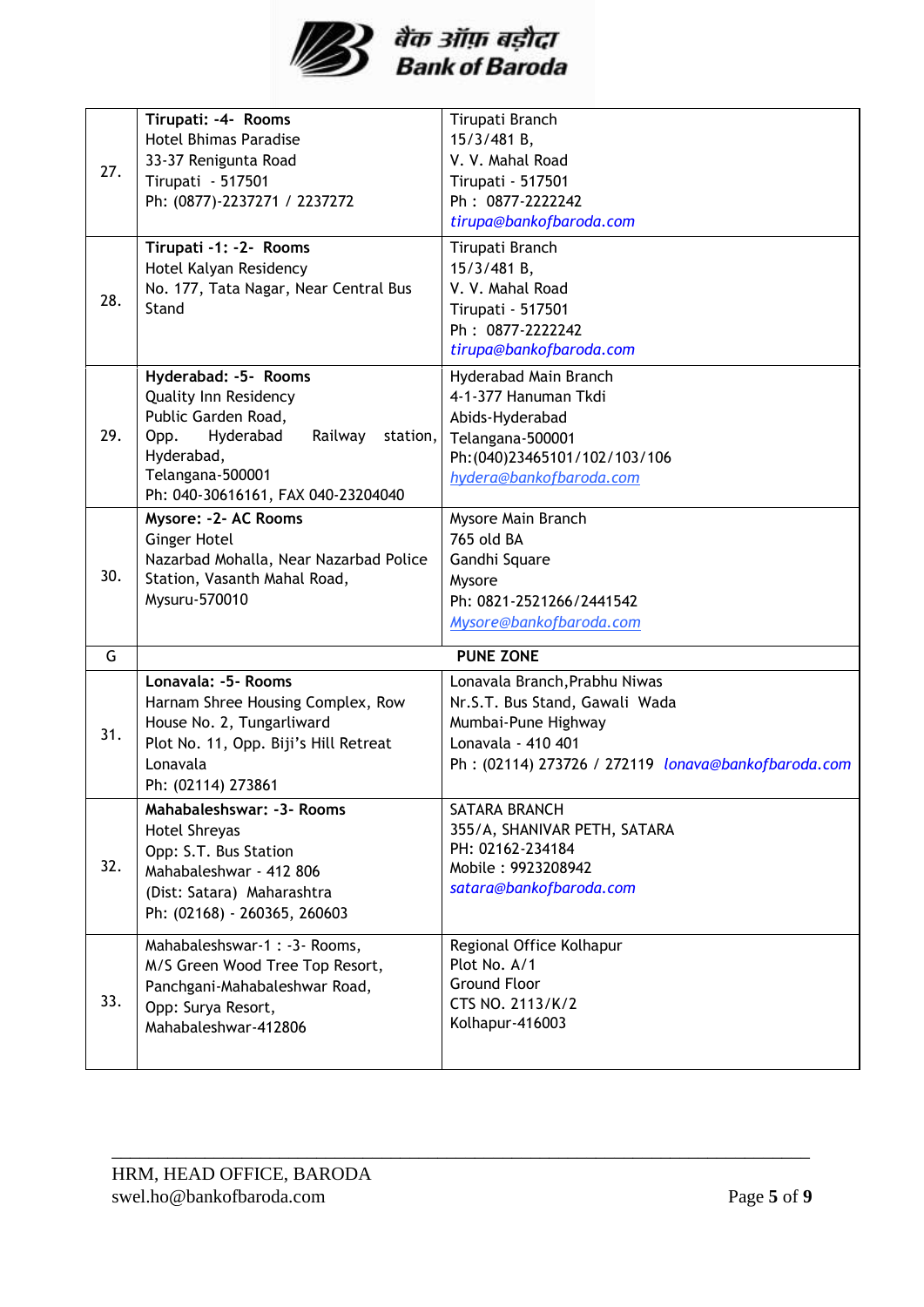

|            | Nagpur: -3- Rooms                                                                                | Pratapnagar Branch                                                                                                                    |
|------------|--------------------------------------------------------------------------------------------------|---------------------------------------------------------------------------------------------------------------------------------------|
| 34.        |                                                                                                  |                                                                                                                                       |
|            | <b>Hotel Seventh Sense</b>                                                                       | Plot No: 177, Trimurthinagar                                                                                                          |
|            | Hotel Seventh Sense, NIT Parking                                                                 | Nagpur-440022                                                                                                                         |
|            | Plaza, Variety Square, Sitabuldi,                                                                | Ph: 0712-2230719                                                                                                                      |
|            | Nagpur - 440012                                                                                  | pranag@bankofbaroda.com                                                                                                               |
|            | Ph:- 0712-6677777                                                                                |                                                                                                                                       |
|            | Shirdi: -2- Rooms                                                                                | Regional Office Nashik                                                                                                                |
|            | Hotel Sai Sparsh                                                                                 | 2 3 rd Floor, Sanchar Point Building,                                                                                                 |
|            | S.NO.5/25 Near Vijaya Bank Shirdi                                                                | Datta Mandir Road,                                                                                                                    |
| 35.        | Branch(Now BOB),                                                                                 | Nashik Road                                                                                                                           |
|            | Pimpalwadi Road,                                                                                 | Nashik-422101                                                                                                                         |
|            | Shirdi                                                                                           |                                                                                                                                       |
|            | Mobile: 9921581282                                                                               |                                                                                                                                       |
|            | Shirdi 1: -4- Rooms                                                                              | Regional Office Nashik                                                                                                                |
|            | <b>Hotel Saish</b>                                                                               | 2 3 rd Floor, Sanchar Point Building,                                                                                                 |
| 36.        | Pimpalwadi Road,                                                                                 | Datta Mandir Road,                                                                                                                    |
|            | <b>Tal Rahata</b>                                                                                | Nashik Road                                                                                                                           |
|            | Dist. Ahmednagar                                                                                 | Nashik-422101                                                                                                                         |
|            | Nasik: -4- Rooms                                                                                 | Mumbai Naka Branch                                                                                                                    |
|            | Radhika Inn Service Apartment                                                                    | Suyojit commercial complex,                                                                                                           |
|            | Plot No.1A, Behind Mico Hall, Near Raje                                                          | Nasik Mumbai Highway                                                                                                                  |
|            | Sambhaji Krida Sankul, Ashwin Nagar,                                                             | Nasik - 422 009                                                                                                                       |
|            | Cidco, New Nasik-422009                                                                          | Ph: (0253) 2471720                                                                                                                    |
|            |                                                                                                  | mumnas@bankofbaroda.com                                                                                                               |
|            | Aurangabad: -3- Rooms                                                                            | Samarthnagar Branch                                                                                                                   |
|            | Hotel Kartiki, Opp: Siddharth Garden                                                             | Aurangabad - 431 001                                                                                                                  |
| 38.        | Lal Bahadur Shastri Marg                                                                         |                                                                                                                                       |
|            | Aurangabad - 431 001                                                                             |                                                                                                                                       |
|            | Ph: (0240)-2339060/61/62                                                                         |                                                                                                                                       |
|            | Ganpatipule: -6- Rooms                                                                           | Ratnagiri Branch                                                                                                                      |
|            | Abhisek Beach Resort                                                                             | Pras Plaza, C Wing, K.C. Jain Nagar                                                                                                   |
|            | Ganpatipule                                                                                      | Maruti Mandir, Ratnagiri Ph:                                                                                                          |
|            | Ph: (02357) 264264 / 235555                                                                      | (02352) 222539                                                                                                                        |
|            | Mobile 093738 48184, 7620044777                                                                  | Mobile: 9819265599                                                                                                                    |
|            |                                                                                                  | mahrat@bankofbaroda.com                                                                                                               |
|            | Panaji: - 8 - Rooms                                                                              | Regional Office                                                                                                                       |
|            |                                                                                                  |                                                                                                                                       |
|            |                                                                                                  |                                                                                                                                       |
| 40.        | Meera Marg                                                                                       | A.B.Road                                                                                                                              |
|            |                                                                                                  | Panaji - 403 712                                                                                                                      |
|            |                                                                                                  | Ph: (0832)-2426213/2224565/2235338                                                                                                    |
|            |                                                                                                  | panaji@bankofbaroda.com                                                                                                               |
| 37.<br>39. | Bank Of Baroda Holiday Home<br>F-1, La Campala Colony<br>Panaji - 403 001.<br>Ph: (0832) 2464361 | Ph: (0240)-2334208, 2362276<br>Mobile: 8411003723<br>samart@bankofbaroda.com<br>Panaji Region<br>4 <sup>th</sup> Floor, Plaza Chamber |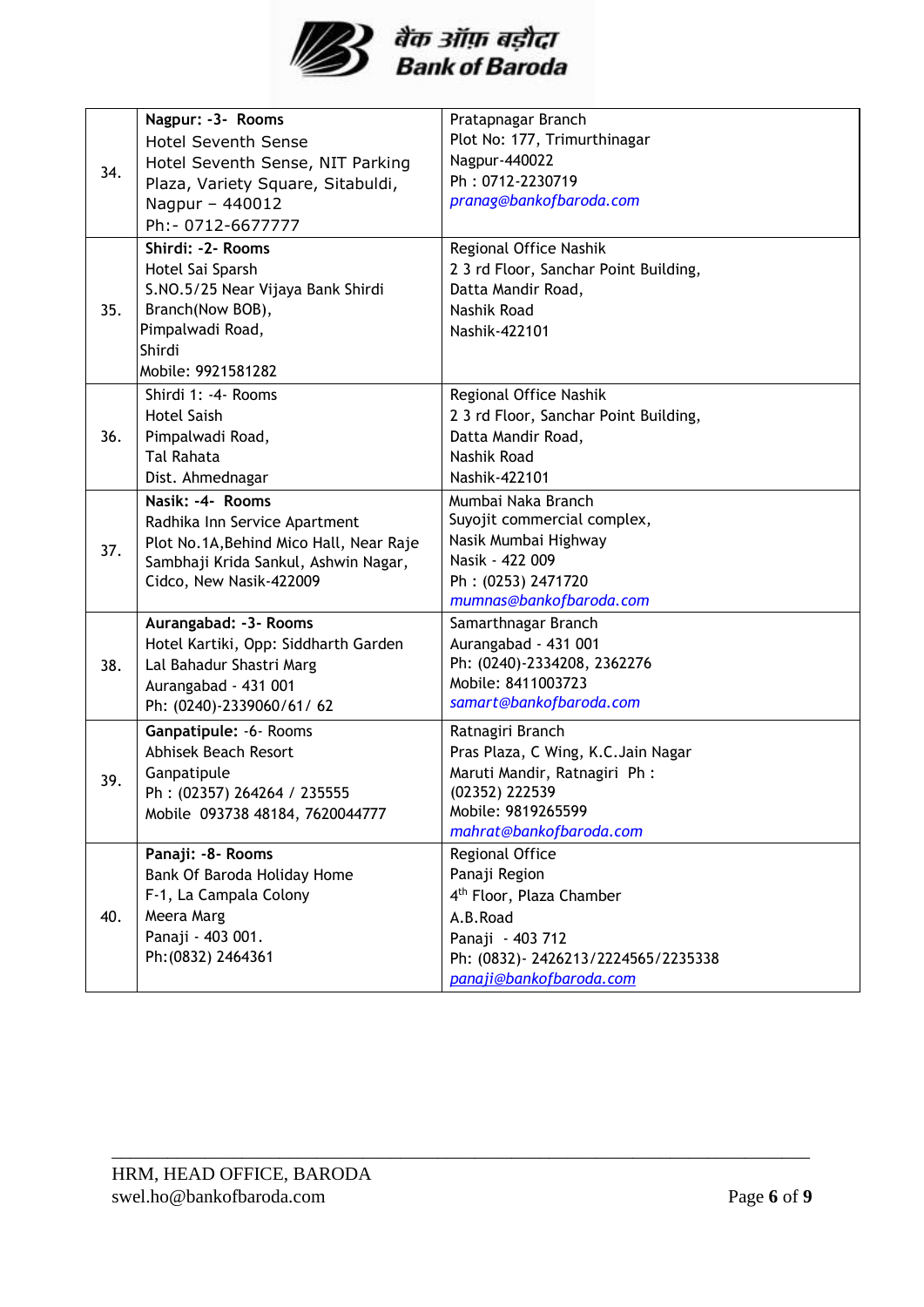

|     | Panaji -1 : -2- Rooms                   | Regional Office                      |
|-----|-----------------------------------------|--------------------------------------|
|     | Hotel Le Magnifique                     | Panaji Region                        |
|     | 406/230, Plot No:90, Nova Cidade        | 4 <sup>th</sup> Floor, Plaza Chamber |
| 41. | Bardez Behind Pda Colony                | A.B.Road                             |
|     | Lane No:4A, Nova Cidade Enclave,        | Panaji - 403 712                     |
|     | Goa-403521                              | Ph: (0832)-2426213/2224565/2235338   |
|     |                                         | panaji@bankofbaroda.com              |
| H   |                                         | <b>KOLKATA ZONE</b>                  |
|     |                                         |                                      |
|     | Darjeeling : - 5- Rooms                 | 14, H.D.Lama Road,                   |
|     | <b>Hotel Sanderling</b>                 | 12/11, Rovertson Road                |
|     | H.D. Lama Road                          | Darjeeling -734 101                  |
| 42. | Darjeeling- 734001                      | Ph / Fax: (0354)-2254644             |
|     | 31. Phone: (0354) 2255987               | Mobile: 8873060020                   |
|     | Mobile No: 9593905550, 9593906660,      | darjee@bankofbaroda.com              |
|     | 9593907770                              |                                      |
|     | Gangtok: -5- Rooms                      | Gangtok Branch                       |
|     | Hotel Taryana,                          | New Market. M.G. Marg Gangtok - 737  |
|     | <b>Tibet Road</b>                       | 101.                                 |
| 43. | Gangtok - 737 101                       | Ph: (03592)-203216                   |
|     | (East Sikkim)                           | Mobile: 8373060054                   |
|     | Ph: (03592)-203858                      | gangto@bankofbaroda.com              |
|     | Mobile: 9733077415                      |                                      |
|     | Port Blair: -4- Rooms                   | Port Blair Branch                    |
|     | <b>Hotel Shreesh</b>                    | Bjp Bhawan, (1 <sup>st</sup> Floor)  |
| 44. | Link Road, Goalghar                     | M.G Road, Middle Point               |
|     | Port Blair-744102                       | Port Blair- 744101 Ph: 03192-        |
|     | Ph:03192-239945                         | 239945                               |
|     |                                         | pblair@bankofbaroda.com              |
|     | Kolkata: -3-Rooms                       | Lansdowne Market Branch              |
|     | <b>Hotel Swagat</b>                     | 3/1- B, Mahendra Road                |
| 45. | 37, Hazara Road, Kolkata - 730 029      | Kolkata - 700 025                    |
|     | Ph.: (033) 24766161/6262/6464           | Ph: (033) 24759649 / 24860332.       |
|     | (033) 24748566                          | lansdo@bankofbaroda.com              |
|     | Guwahati: -5-Rooms                      | <b>Zooroad Tinali Branch</b>         |
|     | Hotel- The Executive Inn                | Parnil Palace                        |
|     | 5th By Lane, House no-119, Anand Nagar, | R.G Baruah Road                      |
|     | National Homeo College Lane, Dispur Old | <b>Zooroad Tinali</b>                |
| 46. | Post Office, GS Road Guwahati-781005    | Guwahati-781024 Assam                |
|     | Ph: 9706021234/9127266396               | Ph: (0361) 2200032                   |
|     | Mobile: 9706021234                      | Mobile: 7086073095                   |
|     |                                         | zootin@bankofbaroda.com              |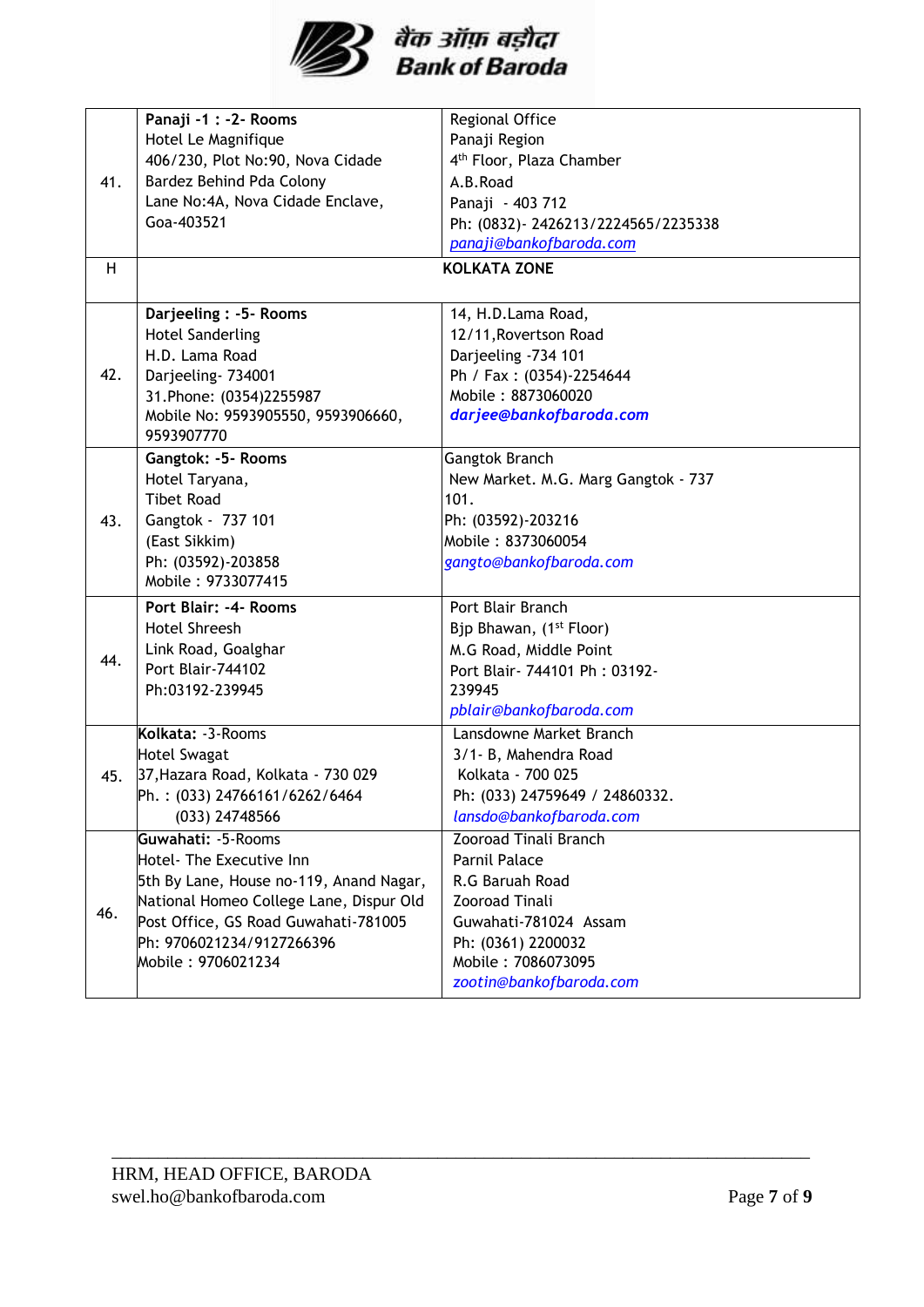

|              | Shillong: -4- rooms                     | <b>Shillong Main Branch</b>             |  |
|--------------|-----------------------------------------|-----------------------------------------|--|
| 47.          | Hotel Island Park Residency Thana Road, | Police Bazar Polish Point.              |  |
|              | Adjacent to Sadar Police Station,       | Pulin Bihari Road                       |  |
|              | Shillong -793001.                       |                                         |  |
|              | Tel No 0364-2506633/9774014436          | Shillong- 793001                        |  |
|              |                                         | Tel No. 0364-2224601/2226995            |  |
|              |                                         | shillo@bankofbaroda.com                 |  |
| $\mathbf{I}$ |                                         | <b>PATNA ZONE</b>                       |  |
|              | <b>Bhubneshwar: -4- Rooms</b>           | 91/92, Bapuji Nagar,                    |  |
|              | Hotel Priya                             | Bhubneshwar - 751 009                   |  |
| 48.          | A-30/1, Unit-3, Kharvelnagar            | Ph: (0674) 2597214 / 2597910            |  |
|              | J.N. Marg                               | bhuban@bankofbaroda.com                 |  |
|              | Bhubneshwar - 751 001                   |                                         |  |
|              | Ph: (0674) 2395357/2395358/2395359      |                                         |  |
|              | Puri: -10- Rooms                        | Swargdwar Branch                        |  |
|              | Hotel Lee Garden                        | Puri. 752 001                           |  |
| 49.          | V I P Road                              | Ph: (06752) 223051                      |  |
|              | Puri - 752 001 (Orissa)                 | swargd@bankofbaroda.com                 |  |
|              | Ph: (06752) 229986/223647               |                                         |  |
|              | Bodhgaya: -4- Rooms                     | Gaya Main Branch                        |  |
|              | <b>New Hotel Shiva</b>                  | Swarajpuri Road                         |  |
|              | Sujata By-pass                          | Rathore Bhawan                          |  |
| 50.          | Bodhgaya                                | Gaya                                    |  |
|              | District: Gaya                          | Bihar-823001                            |  |
|              | Ph: 9430434463/9199682020               | Ph. (0631) 2221537                      |  |
| J            |                                         | <b>BARODA ZONE</b>                      |  |
|              | Saputara: -4- Rooms                     | Regional Office, Bulsar Region          |  |
|              | Hotel Chitrakut Guest House & Rest      | Mahalaxmi Aptt., Tithal Road            |  |
| 51.          | Saputara                                | Bulsar-396 001                          |  |
|              | Dist: Dang                              | Ph: (02632) 241453/241486/240277/244210 |  |
|              | Gujarat                                 | oa.sz@bankofbaroda.com                  |  |
|              | Ph: (02631)-237261/237237               |                                         |  |
|              | Baroda: -4- Rooms                       | Bank of Baroda                          |  |
|              | <b>REGENTA INN</b>                      | Mandvi Main Branch                      |  |
| 52.          | Ved Transcube Plaza                     | Baroda                                  |  |
|              | Central Bus Terminal                    | Ph: 0265-2431821/2434001/2411077        |  |
|              | Vadodara- 390002                        | mainof@bankofbaroda.com                 |  |
|              |                                         |                                         |  |
|              | <b>AHMEDABAD ZONE</b>                   |                                         |  |
| 53.          | Diu:-5- Rooms                           | Diu Branch,                             |  |
|              | Hotel Relex Inn                         | Nr. Jumma Masjid                        |  |
|              | <b>Bunder Road</b>                      | Dr. Kelkar Road                         |  |
|              | Opp: Gidc                               | Diu (Union Territory) - 362 520         |  |
|              | Diu-362520 (U.T.)                       | Ph: (02875) 252302                      |  |
|              | Ph: (02875) 255300                      | diu@bankofbaroda.com                    |  |
|              | Mobile: 9687285550                      |                                         |  |